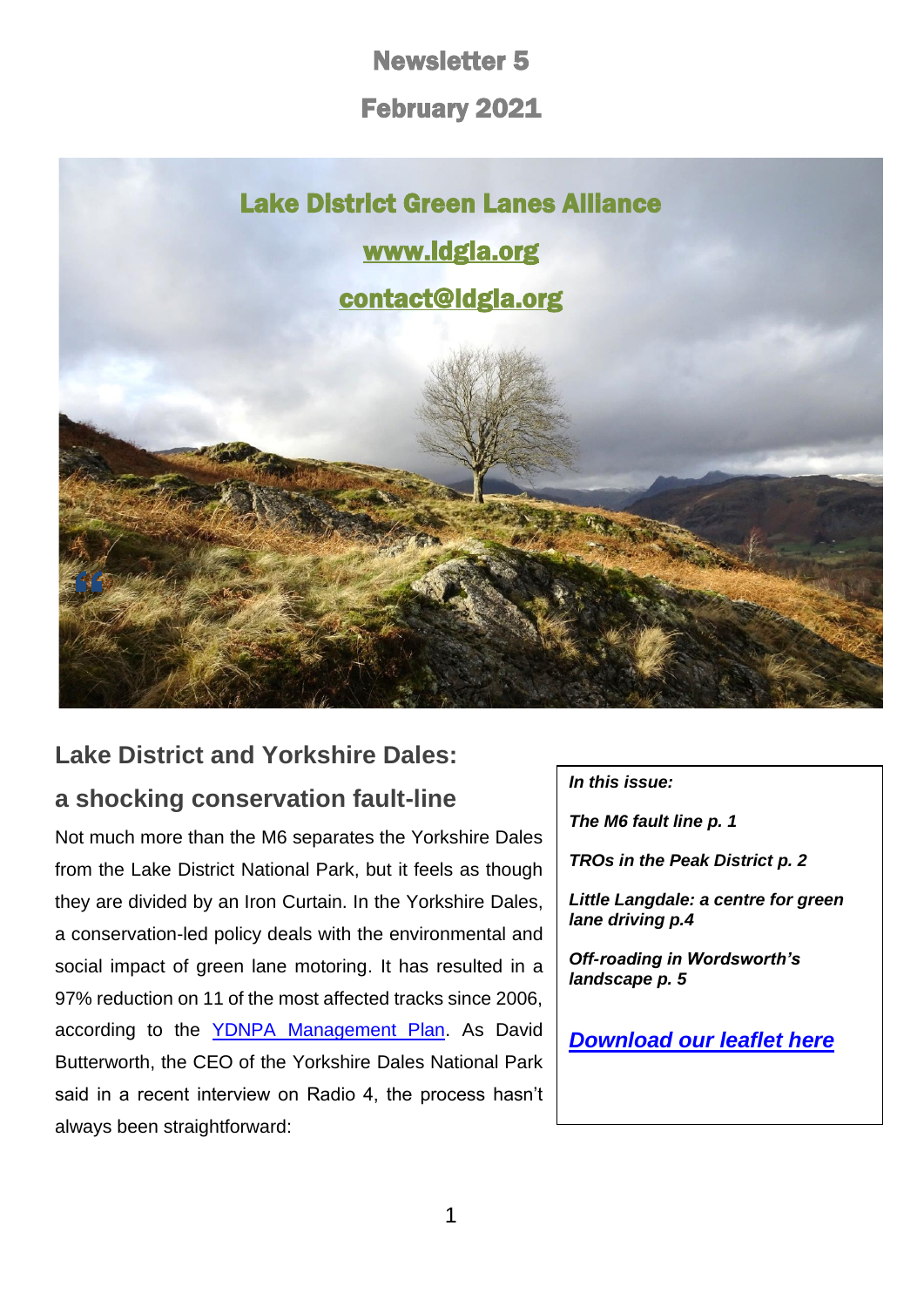"If you get it wrong, it can cost you badly, and we were burnt quite badly in the early days, where the Court overturned decisions that were made in relation to Traffic Regulation Orders. Not because the kind of policy was wrong, but just simply because we got some of the process wrong. And we learnt a lot from that."

Move a bit further west and you find yourself in a National Park and World Heritage site where nothing at all seems to have been learned from the Yorkshire example. Yes, in 2003 the LDNPA was adamant that green lane driving is indeed incompatible with National Park purposes. But now, despite exponential growth in the number of vehicles and increased pressure on the landscape, the Authority is firmly backing the cause of green lane motorists, to the extent that it is willing to fight for them in court.



The result is truly shameful: a huge increase in motor vehicles on fell tracks such as those at High Nibthwaite and High Tilberthwaite, loved by walkers because of their exceptional beauty and remoteness.

#### **TROs in the Peak District National Park: a will and a way**

Most green lanes in the Peak District are like High Tilberthwaite, Elterwater and High Nibthwaite – unclassified roads on which the legal rights of way are currently unknown. So far, the Peak District National Park Authority (PDNPA) has put Traffic Regulation Orders (TROs) on seven routes, and one was made by Derbyshire County Council. The National Park Authority publishes separate yearly figures for each of the green lanes with TROs. [The report](https://democracy.peakdistrict.gov.uk/documents/s36324/SAS%20-%20PAR%20May%202020%20-%20Green%20Lanes%20-%20App1.pdf) shows that, as in the Yorkshire Dales, these TROs have been highly effective in drastically reducing the volume of offroad vehicles.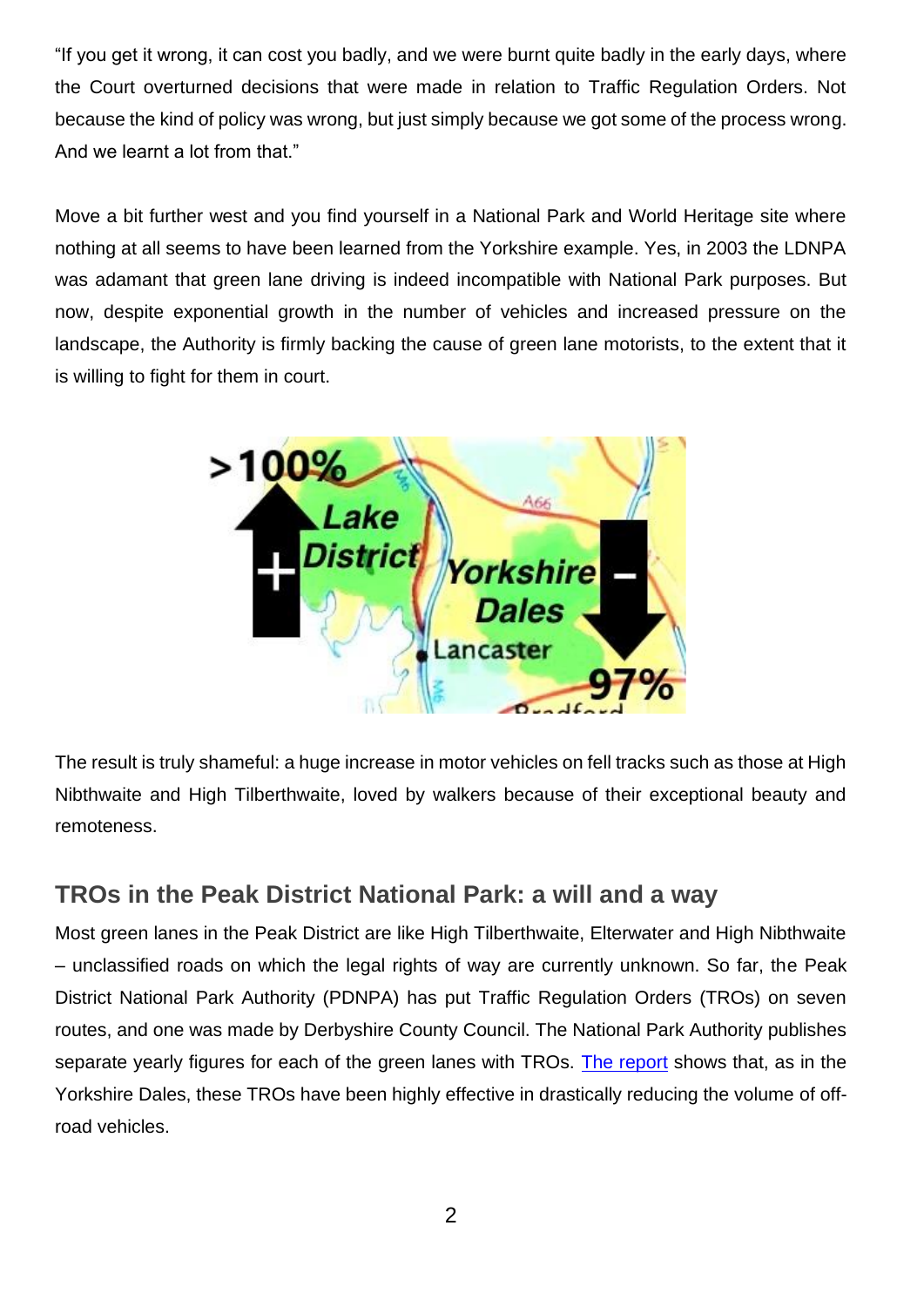C C *The PDNPA was seen to be tolerating, even welcoming, off-roading. Local communities became enraged.*

In one way, PDNPA was quick off the mark. As soon as the National Parks got their TRO powers (2007), PDNPA adopted a strategy for the management of motor vehicles and it put in place assessment criteria and a scoring system for deciding whether motor vehicle use of a track is sustainable. The assessment criteria were physical sustainability, conservation issues, levels of complaint,

whether the character of the route is being damaged, and whether the free passage of non-vehicle users is being prejudiced. Using these criteria, it created and prioritised an initial list of 23 routes in the Derbyshire part of the National Park which were causing the most concern. (The list was subsequently updated and expanded and now includes the most abused routes in other counties within the Park.)

After that good start, nothing effective happened. In fact, things moved in the wrong direction and the Peak District became the UK's off-roading Mecca. The senior leadership of the Park was opposed to using TROs. The PDNPA was seen to be tolerating, even welcoming, off-roading. Local communities became enraged. Lobbying was intense. There were angry public meetings with Park officials and national media coverage of what had become a huge row. (Sounds familiar?)

The only significant thing that happened between 2007 and 2012 was a misguided and badly mismanaged attempt at an Experimental TRO, an attempt which landed PDNPA in the High Court and with a large legal bill.

It was the Authority Members who came to the rescue. They began to see that they were being given poor advice, advice that was leading them to preside over the destruction of parts of the Park, the Park which it was their duty to protect. They started to listen to what their local communities were saying, they asked for and adopted a [new strategy](https://www.peakdistrict.gov.uk/__data/assets/pdf_file/0014/51062/vehicle-strategy-Feb-2012.pdf) for managing motor vehicles and a [procedure](https://www.peakdistrict.gov.uk/__data/assets/pdf_file/0013/51061/vehicles-procedure-Feb-2012.pdf) on making TROs, and they created a new post specifically to manage the Park's green lanes and the TRO process.

3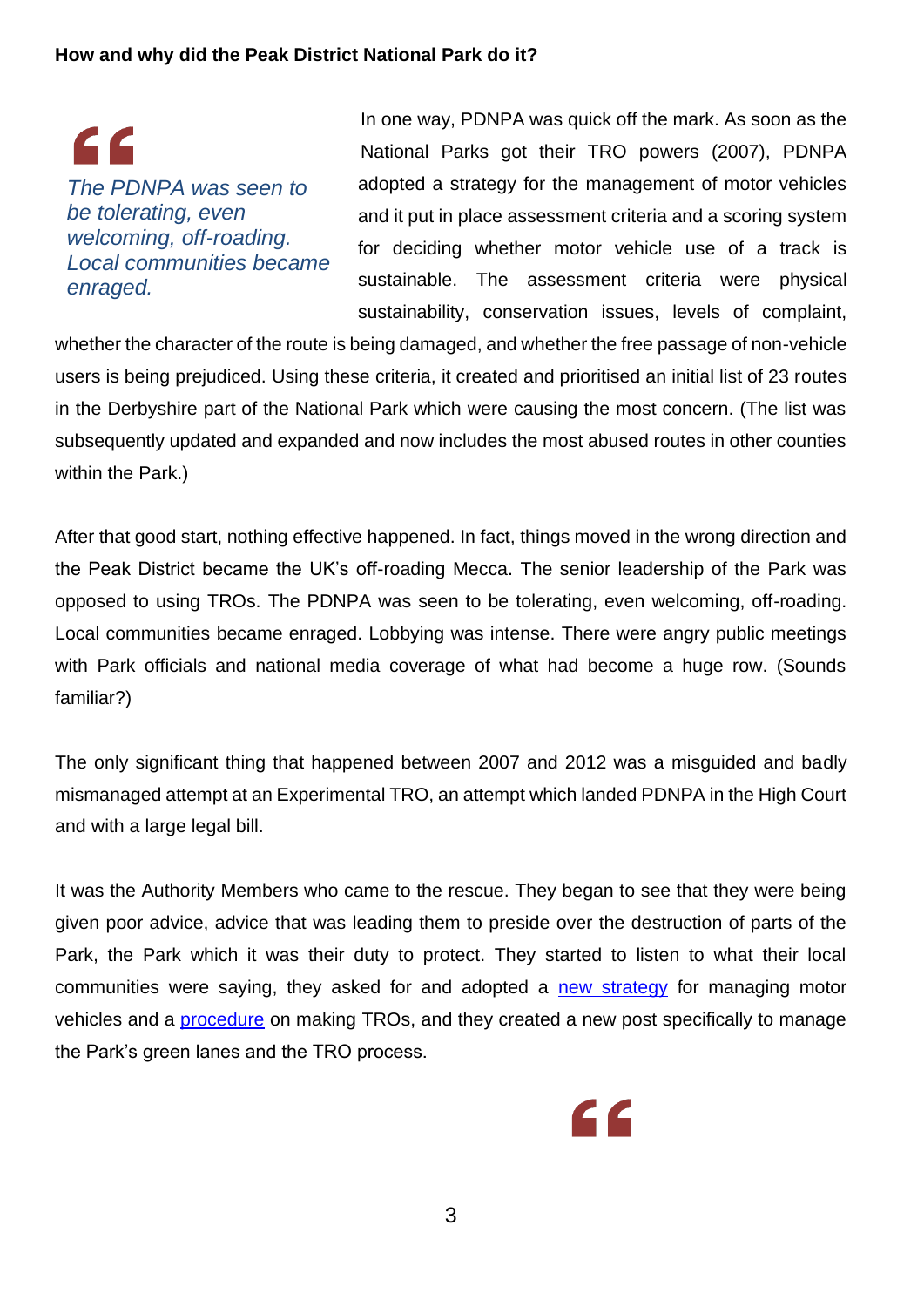The critical moment came in 2012 when the Members threw out a futile officer recommendation

for a partial, part-time TRO on a lane where the problems were clearly full-time (impacts on natural beauty and severe issues for walkers, equestrians and residents). Thereafter, the Members started to get better advice and worked their way through the seven full TROs which the PDNPA now has in place. The whole process has been assisted by a change in senior staffing which removed internal, officer opposition to proposing or using TROs.

*What determines whether or not a National Park Authority decides to use a TRO is the capacity and readiness of the Authority's Members to question and, where necessary, challenge what their officers are telling them.* 

One of the earliest Peak Park TROs was on a route called Long Causeway. It is an instructive comparison with the Lake District. Like High Tilberthwaite it is an unsealed, unclassified road, had been severely damaged by motor vehicles and passes through an area of exceptional natural beauty. Also like High Tilberthwaite, it has been repaired at great expense by the highway authority. The Peak Park made its TRO on Long Causeway after repair and on the legal grounds of conserving natural beauty and restoring the track as an amenity for non-vehicle users.





*and after repair and TRO* 

The PDNPA has made some good progress but more Peak District TROs are needed. The Peak District Green Lanes Alliance is asking the PDNPA to turn its mind soon to these and other routes. Meanwhile, the lesson is that what determines whether or not a National Park Authority decides to use a TRO is not any constraint in the TRO or National Park legislation but the capacity and readiness of the Authority's Members to question and, where necessary, challenge what their officers are telling them. As they say, where there is a will, there is a way.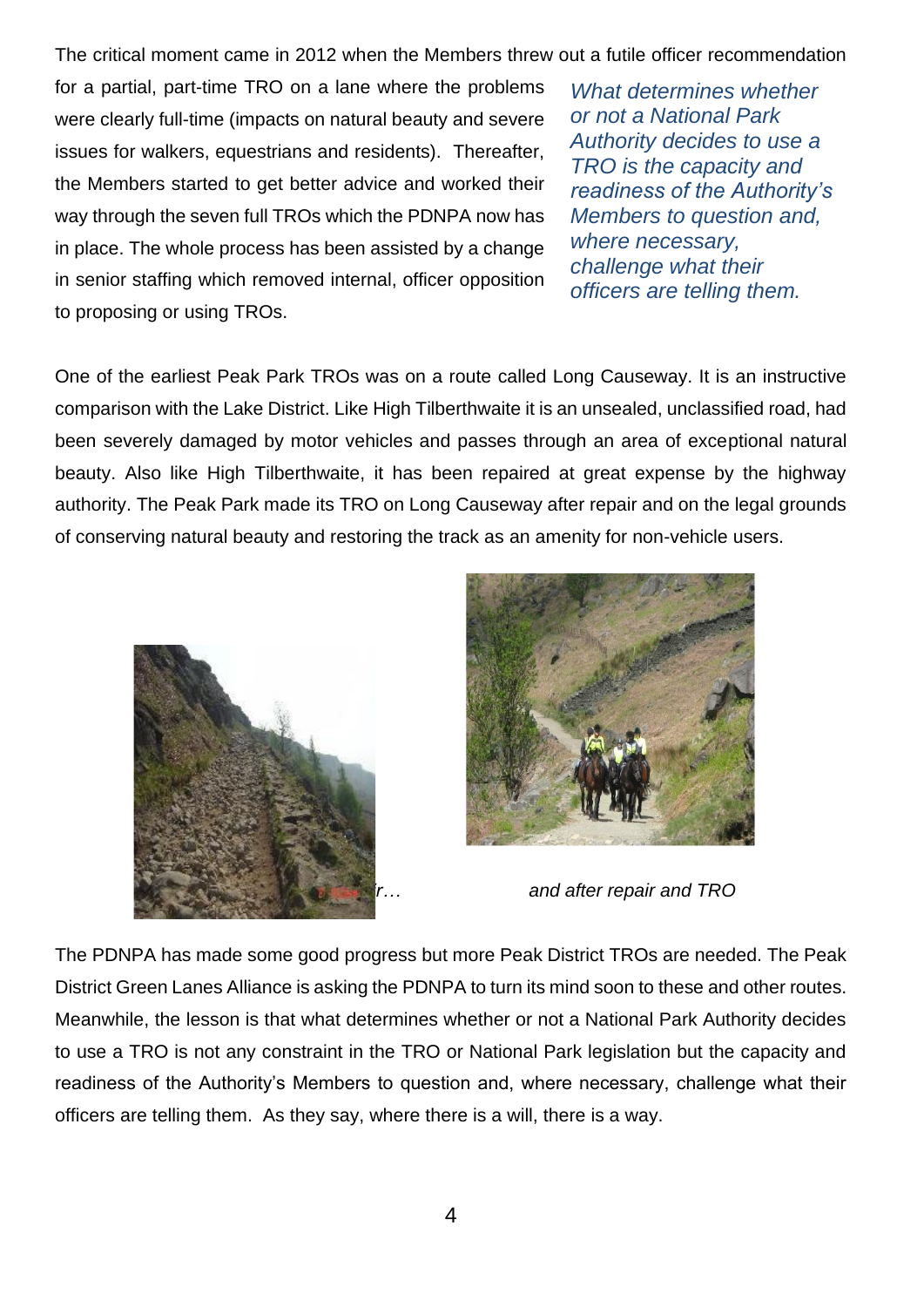#### **Little Langdale: the centre of an off-road network**



For many people, residents and visitors alike, Little Langdale is the epitome of the Lake District – surrounded by Lingmoor, Greenburn and Wetherlam, it is the ideal place for walks. But it has also become the epitome for some of the things that have gone wrong in the Lake District. As if the often busy tarmac road through the village wasn't enough, Little Langdale is encircled by four green lanes that are heavily used by off-road motor vehicles. Only one (marked in blue on the map below) green lane is classified as a bridleway and so forbidden to motor vehicles.

If you want to climb one of the mountains, you always start on a green lane. And these green lanes are the best walking routes for families with smaller children or for those who can't manage more challenging walks. To have them spoiled by the overbearing presence of motor vehicles, or even the threat of meeting a convoy of 4x4s or motorbikes, is the exact opposite of what the LDNPA calls "spiritual refreshment". As the mountaineer, writer and photographer Bill Birkett who was born in Little Langdale put it: to see the valley damaged in this way "is a very singular and continuing sorrow."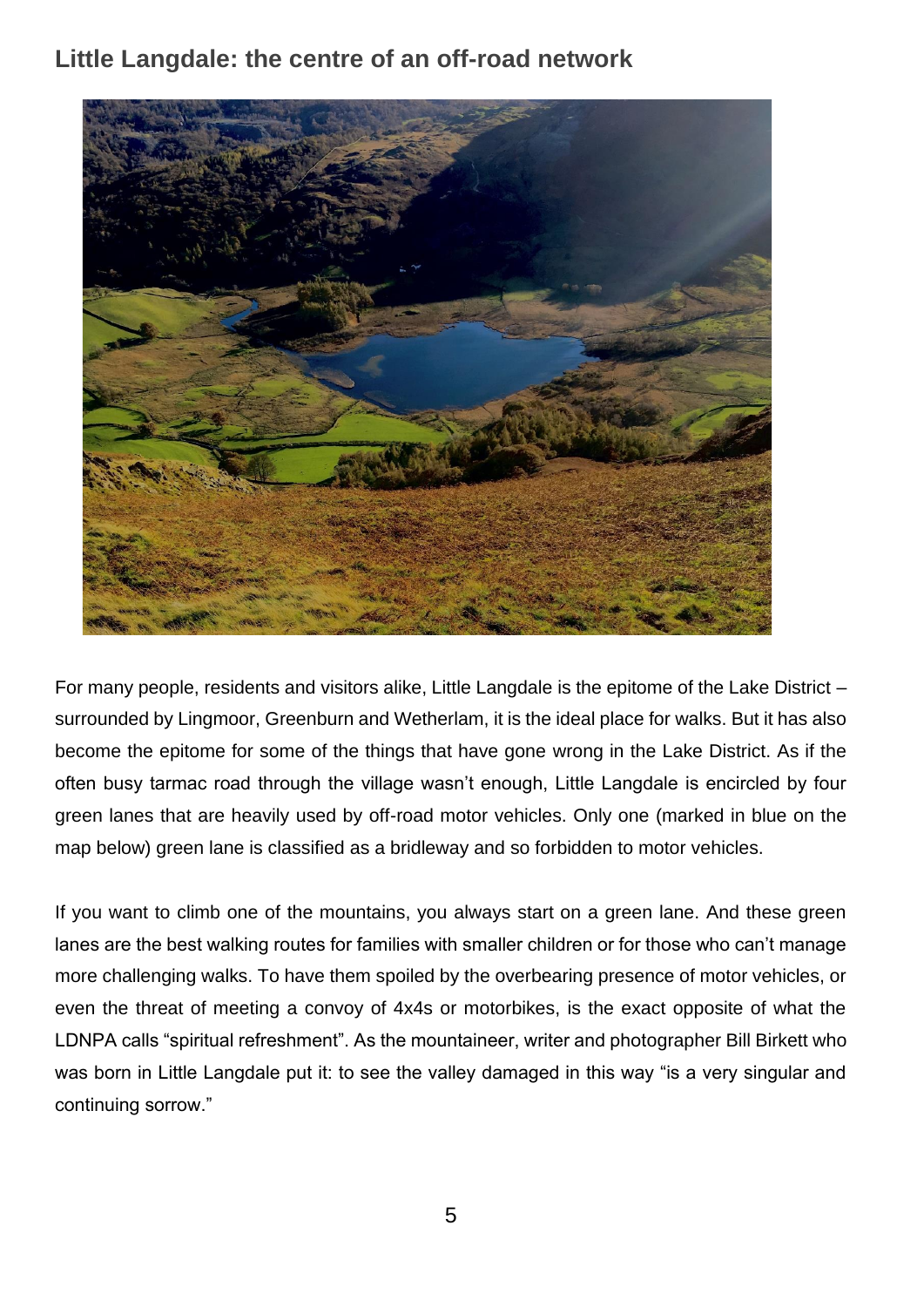That is the local context for the claim made by the LDNPA in its Assessment Report on High Tilberthwaite and High Oxenfell (1.4.1): that only a tiny percentage (3.7%) of the "linear network" including footpaths (!) can be used by off-road motorists.

In the case of Little Langdale 80% of green



lanes are accessible to non-essential motor vehicles. The impact on residents, particularly farmers, and visitors is summed up by one of the over 500 comments the LDNPA received in response to its survey:

*Recreational 4x4 vehicles and motorcycles ruin these tracks and destroy the enjoyment for everyone else. The area is too small, special and fragile to support these destructive activities.*

### **Professor Saeko Yoshikawa writes about the impact of off**-**road vehicles on Wordsworth's landscape**

On a sunny day in late September, I walked from Coniston to the Duddon Valley via Walna Scar. This was the route William Wordsworth recommended as the best approach to the valley: he walked it as a schoolboy, with Coleridge and Sarah Hutchinson in 1808, and again with his wife Mary in 1811. Offering magnificent panoramic views, it is indeed a fantastic route, but as the path gets steeper it becomes more and more stony and broken —more like a line of rubble than a mountain track. The cause of this damage was revealed on my return walk—four off-road motorbikes. At first I was amused by the bikers' struggles, but then realised that their wheelspin and skid was literally tearing up the path beneath my feet. When they gave up on one impassable stretch, they set off across a less-damaged route, tyres gouging ruts as they went. The noise and stench of two-stroke exhaust fumes were appalling.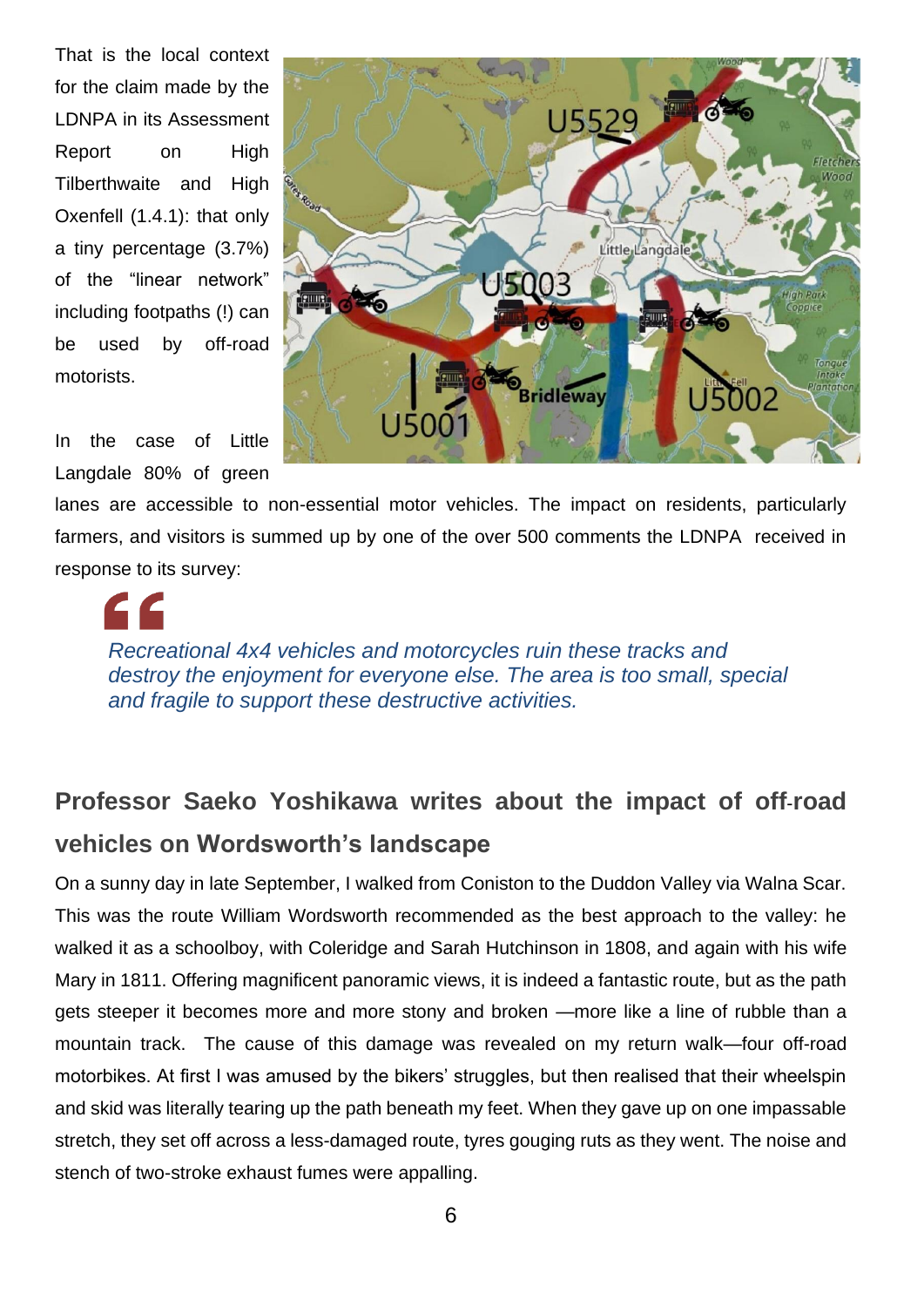'Truly now there is "no spot of English ground secure from rash assault"': evoking Wordsworth's 1844 sonnet on the Kendal and Windermere Railway, S. H. Leeder lamented in 1907 how 'the motor-car [had] taken possession of the English Lake District'. While strolling along the road by Windermere—'one of the most beautiful in the country with its moss and fern-grown walls, its peeps of mountain and lake', he and his wife were knocked over by a speeding car. To early motorists the Lake District mountains seemed 'to be only another challenge to the "horse-power" of new cars', remarks Leeder, 'and a winding narrow road seems to offer nothing but added thrill of rushing ahead' for those who 'seem to cultivate mere speed to the exclusion of every other consideration' (*The Times*, 9 September 1907).

# $\epsilon$

*Here Wordsworthian values like 'silence' and 'loneliness' were regarded as vital recreational resources.*

60 years after Wordsworth's lament at the 'rash assault' of railways, the Lake District was threatened by motorcars and, as Leeder said, 'the character of the country' was altered to such an extent that 'the pedestrian and the cyclist [were] being driven away'. The end of the First World War brought a further 'inundation' of motor vehicles, particularly charabancs, onto the Lake District roads. 'What Wordsworth

or Ruskin would think', one article wondered in 1925, 'if they could see the procession of motor vehicles passing through Lakeland on a fine week-end'. But this mid-1920s article was not entirely hostile. So long as they 'keep to the roads', it argued, 'in the Lake District it is not difficult even now to find byways among the hills where one can be as secluded as one wants to be'. As long as 'the rights of the public in these out of the way places can be secured', motor vehicles might be tolerated (*Northern Daily Mail*, 24 August 1925).

But for how long would such 'out of the way places' survive? One hundred years on, some of the most beautiful tracks are still being invaded by off-road bikes and 4x4s. That being so, perhaps we should recall what was said when a projected road across Styhead Pass was rejected in 1919. A *Times* correspondent remarked, 'a much larger public than was supposed is deeply interested in preserving the silence and the loneliness of the Scafell group for rest and inspiration', adding that 'real recreation of the mind and body, with each year's added pressure of work, makes this national playing-ground a more important asset to the people's welfare' (*The Times*, 7 August 1919). Here Wordsworthian values like 'silence' and 'loneliness' were regarded as vital recreational resources. From silence come rest, inspiration, and 'recreation of the mind and body'— a 'public welfare' that we all now sorely need after the long difficult period of Covid pandemic.